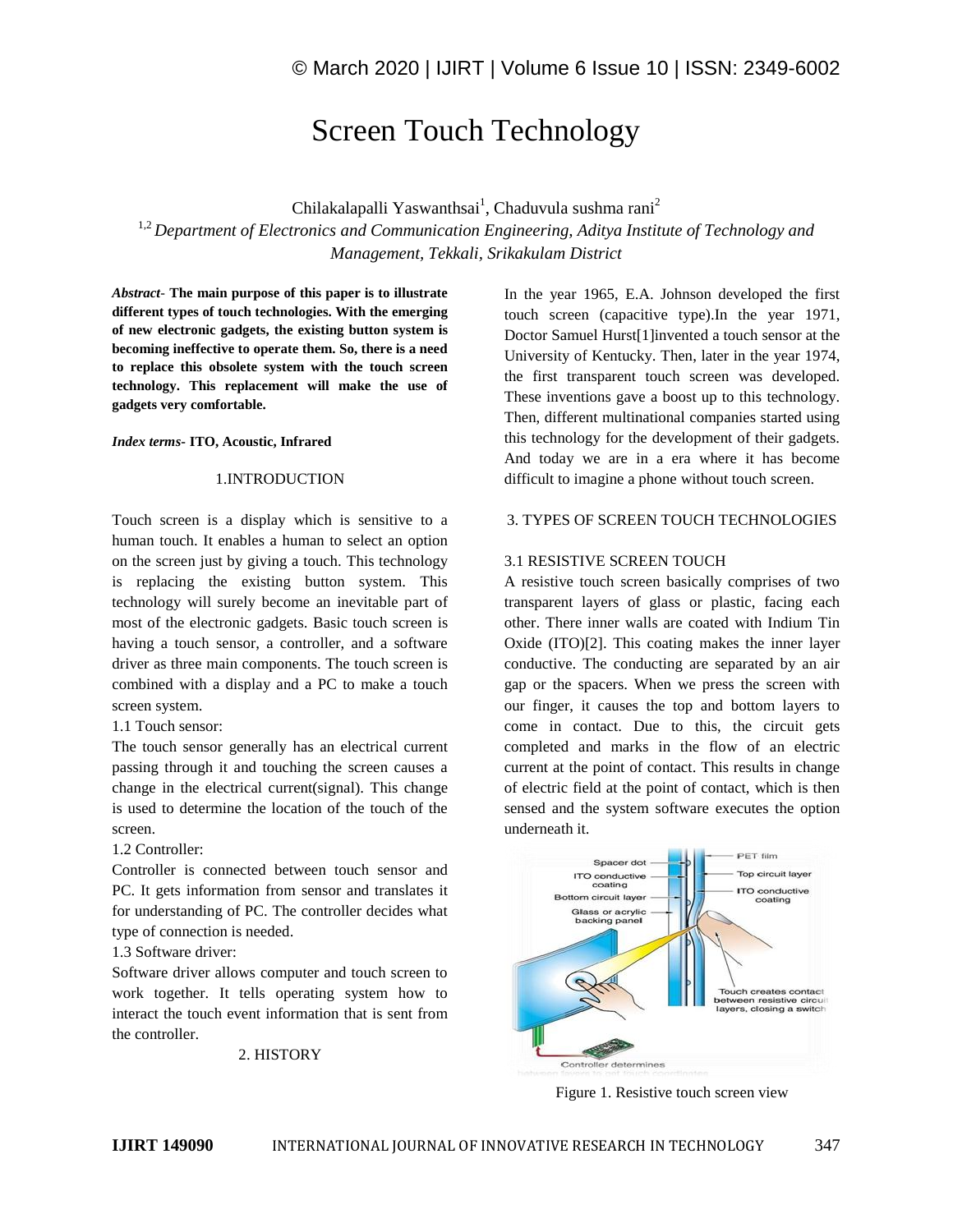# I. ADVANTAGES OF RESISTIVE SCREEN **TOUCH**

- Economical
- Responds to touch of anything, including pens, gloved fingers etc.
- Can work in presence of moisture.
- Rarely Detects any accidental touches.

# II. DISADVANTAGES OF RESISTIVE SCREEN TOUCH

- Less sensitivity.
- Does not support multi- touch.

### 3.2 SURFACE CAPACITIVE TOUCH SCREEN

The capacitive screen touch consists of three layers. The top most layer is the protective layer. Under it, lies the bonding layer [2]. The next layer is very thin one, which comprises of the driving lines (these lines carry the flowing charge). And the next layer contains the sensing lines (these lines sense the amount of charge being carried). When a body which is capacitive in nature, touches the screen, then some of the charge gets transferred to that body. This results in the increased capacitance at that point, which decreases the potential drop at the point. Then the sensing lines sense the point, after which the system software implements the option under it.



Figure 2. Illustration of capacitive touch screen

## I. ADVANTAGES OF CAPACITIVE TOUCH **SCREEN**

- Highly sensitive to touch.
- Supports multi-touch.
- Capable of fast typing.

# II. DISADVANTAGES OF CAPACITIVE TOUCH **SCREEN**

- It does not work when the user wears gloves.
- expensive
- prone to breakage

# 3.3 PROJECTED CAPACITIVE TOUCH SCREEN

It is simply an upgraded version of surface capacitive touch screen. It consist of a sheet of glass, which has an IC chip and a transparent electrode film embedded in it. This creates a 3D electrostatic field, so that when a finger meets the screen, it lets the device to determine the precise co- ordinates of the touch points. Due to this, Projected Capacitive touch screens can be operated even if the user is wearing thin cotton gloves or surgical gloves.

### 3.4 INFRARED TOUCH SCREEN

The screen consists of light emitting diode at the two adjacent edges. These emit infrared light across the screen, which builds an invisible net [3]. And the other two adjacent edges consist of photo detectors. These act as the sensors which can identify a break due to any obstacle. So, When we touch the screen, we block the transmission of two are more beams. This results in loss of light, which is used to detect the location of the touch. mostly these are used in the applications in ATM, factory automation, plant control system, ticketing machines, medical equipment, Kiosk, POS, interactive whiteboard and office automation.



Figure 3. Illustration of Infrared touch screen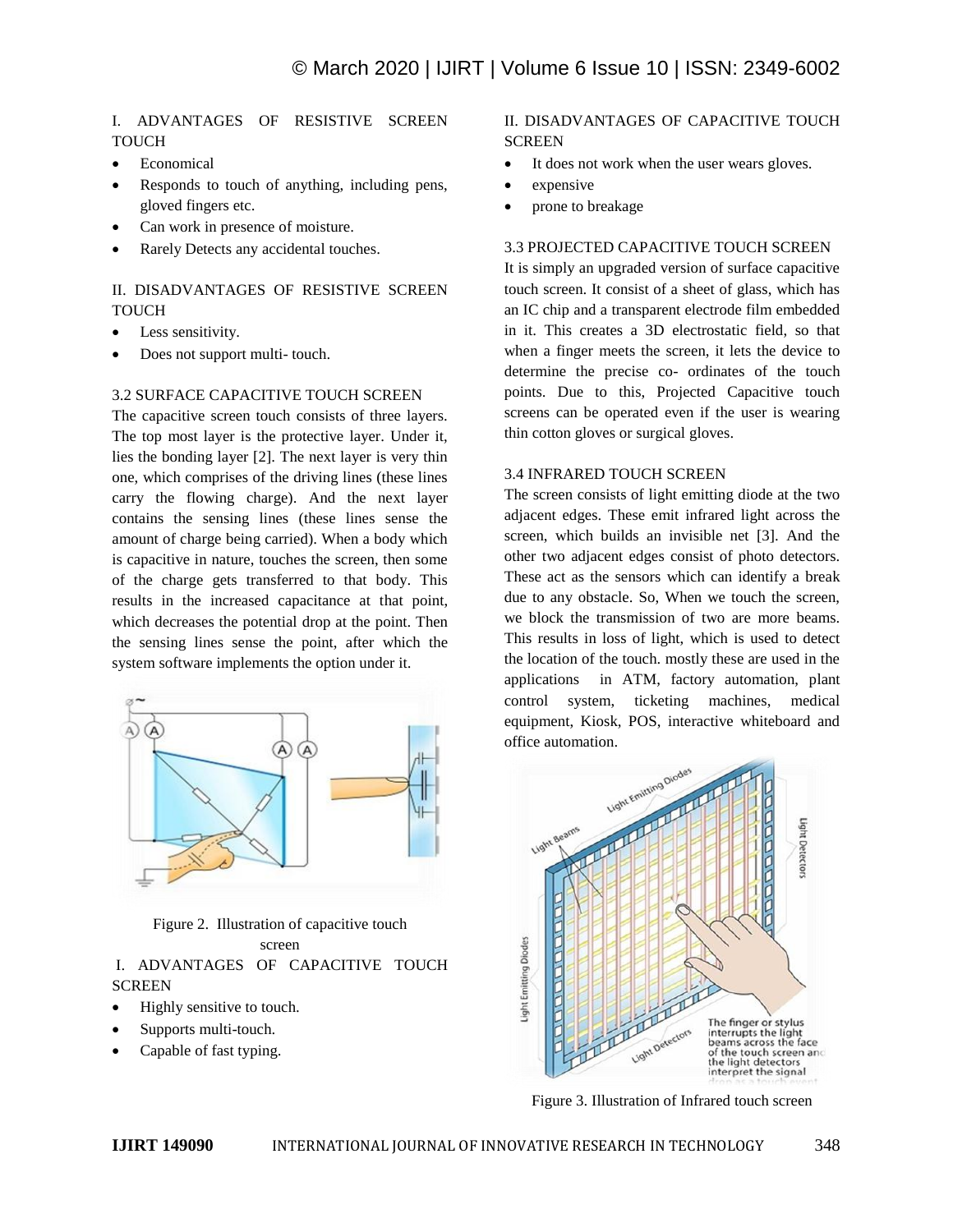I. ADVANTAGES OF INFRARED TOUCH **SCREEN** 

- Has good image clarity as well as light transmission.
- Advantageous for big touch screen display.
- It detects the touch with a bare finger, gloved finger and stylus.

II. DISADVANTAGES OF INFRARED TOUCH **SCREEN** 

- Expensive.
- Accuracy of touch detection decreases in presence of moisture.

### 3.5 SURFACE ACOUSTIC TOUCH SCREEN

This technology uses sound to sense a touch [3]. It has two transmitting transducers placed along the x and the y axis. The two transducers transmit ultrasonic sound and the other two receivers at the opposite edges, captures the waves reflected from the reflecting surface [4]. When an obstacle interrupts the transmission, then based on drop of amplitude of sound wave, a touch is detected.



Figure 4. Illustration of surface acoustic touch screen

### I. ADVANTAGES OF SURAFACE ACOUSTIC TOUCH SCREEN

Commendable optical clarity.

### II. DISADVANTAGES OF SURAFACE ACOUSTIC TOUCH SCREEN

- Doesn't support pen or any other hard material.
- Gives a slow response for multi touch.
- Malfunctions in the presence of dirt, oil, or droplets on the screen.

Figure 5. Illustration of surface acoustic touch screen Table 1. Comparison

|                          | <b>RESISTI</b><br>VE       | <b>CAPACITIV</b><br>E. | <b>INFRA</b><br><b>RED</b> | <b>SAW</b>                               |
|--------------------------|----------------------------|------------------------|----------------------------|------------------------------------------|
| Touch<br>sensiti<br>vity | Moderate                   | high                   | high                       | high                                     |
| clarity                  | Moderate                   | moderate               | high                       | high                                     |
| operati<br>on            | Finger or<br><b>Stylus</b> | Only<br>finger         | Finge<br>r or<br>stylus    | Finger<br>or<br>soft<br>tipped<br>stylus |
| durabil<br>ity           | Moderate                   | moderate               | high                       | high                                     |

### 3.6 LATEST TRENDS AND TECHNOLOGIES I. MICROSOFT FREE TOUCH TECHNOLOGY

This technology can predict where our finger is going to make a touch on the screen [5]. It also lets the smart phone better differentiate between accidental and deliberate touch.



Figure 6. Illustration of Microsoft's Pre-Touch Technology

### II. APPLE PHONE'S FINGER PRINT SCANNER

Finger print scanner of iPhone can distinguish between the touch of a live person and dead person[6]. It does it on the basis of change of capacitance at the point of touch.

#### 4. CONCLUSION

The popularity of smart gadgets, tablet computers, portable video game consoles and many types of information appliances are increasing the demand and acceptance of common touch-screens. Overall, this study shows that touch screen technology has a good impact on some key aspects of usability. Still, the users are facing some problems using the touch screen devices, thus there is still a scope for improvement in touch screen technology